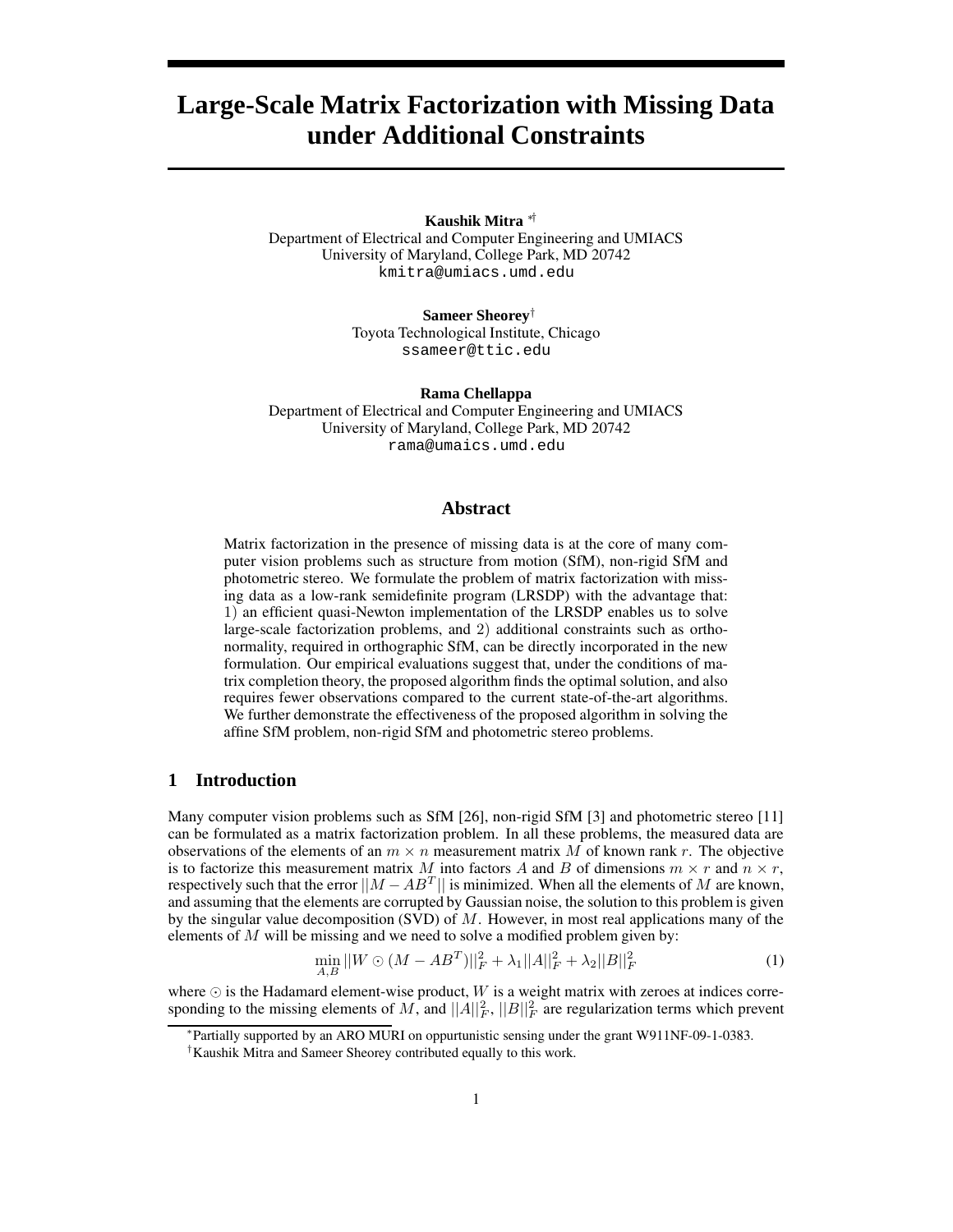data overfitting. Matrix factorization with missing data is a difficult non-convex problem with no known globally convergent algorithm. The damped Newton algorithm [4], a variant of Newton's method, is one of the most popular algorithms for solving this problem. However, this algorithm has high computational complexity and memory requirements and so cannot be used for solving large scale problems.

We formulate the matrix factorization with missing data problem as a LRSDP [6], which is essentially a rank constrained semidefinite programming problem (SDP) and was proposed to solve large SDP in an efficient way. The advantages of formulating the matrix factorization problem as a LRSDP problem are the following: 1) it inherits the efficiency of the LRSDP algorithm. The LRSDP algorithm is based on a quasi-Newton method which has lower computational complexity and memory requirements than that of Newton's method, and so is ideally suited for solving large scale problems. 2) Many additional constraints, such as the ortho-normality constraints for the orthographic SfM, can be easily incorporated into the LRSDP-based factorization formulation; this is possible because of the flexible framework of the LRSDP (see section 2).

**Prior Work** Algorithms for matrix factorization in the presence of missing data can be broadly divided into two main categories: initialization algorithms and iterative algorithms. Initialization algorithms [26, 13, 10, 18, 25] generally minimize an algebraic or approximate cost of (1) and are used for providing a good starting point for the iterative algorithms. Iterative algorithms are those algorithms that directly minimize the cost function (1). Alternation algorithms [23, 28, 12, 1, 2, 14], damped Newton algorithm [4] and our approach fall under this category. Alternation algorithms are based on the fact that if one of the factors  $A$  or  $B$  is known, then there are closed form or numerical solutions for the other factor. Though the alternation-based algorithms minimize the cost in each iteration, they are essentially a coordinate descent approach and suffer from flatlining, requiring an excessive number of iterations before convergence [4]. To solve this problem, damped Newton and hybrid algorithms between damped Newton and alternation were proposed in [4]. Although these algorithms give very good results, they cannot be used for solving large-scale problems because of their high computational complexity and memory requirements. Other algorithms based on Newton's method have been proposed in [7, 21], which also cannot be used for solving large-scale problems.

The matrix factorization with missing data problem is closely related to the matrix completion problem [9]. The goal of matrix completion is to find a low-rank matrix which agrees with the observed entries of the matrix  $M$ . Recently, many efficient algorithms have been proposed for solving this problem [8, 17, 19, 16, 15, 20]. Some of them [16, 15, 20] are formulated as matrix factorization problems. However, we note that these algorithms, by themselves, can not handle additional constraints. Matrix factorization also arises while solving the collaborative filtering problem. Collaborative filtering is the task of predicting the interests of a user by collecting taste information from many users, for example in a movie recommendation system. In [24], collaborative filtering is formulated as a matrix completion problem and solved using a semidefinite program. Later a fast version, using conjugate gradient, was proposed in [22], but it also cannot handle additional constraints.

#### **2 Background: Low-rank semidefinite programming (LRSDP)**

LRSDP was proposed in [6] to efficiently solve a large scale SDP [27]. In the following paragraphs, we briefly define the SDP and LRSDP problems, and discuss the efficient algorithm used for solving the LRSDP problem.

SDP is a subfield of convex optimization concerned with the optimization of a linear objective function over the intersection of the cone of positive semidefinite matrices with an affine space. The standard-form SDP is given by:

$$
\min \ C \bullet X \text{ subject to } A_i \bullet X = b_i, \quad i = 1, \dots, k \quad X \succeq 0 \tag{2}
$$

where C and  $A_i$  are  $n \times n$  real symmetric matrices, b is k-dimensional vector, and X is an  $n \times n$ matrix variable, which is required to be symmetric and positive semidefinite, as indicated by the constraint  $X \succeq 0$ . The operator • denotes the inner product in the space of  $n \times n$  symmetric matrices defined as  $A \bullet B = \text{trace}(A^T B) = \sum_{i=1}^n \sum_{j=1}^n A_{ij} B_{ij}$ . The most common algorithms for solving (2) are the interior point methods [27]. However, these are second-order methods, which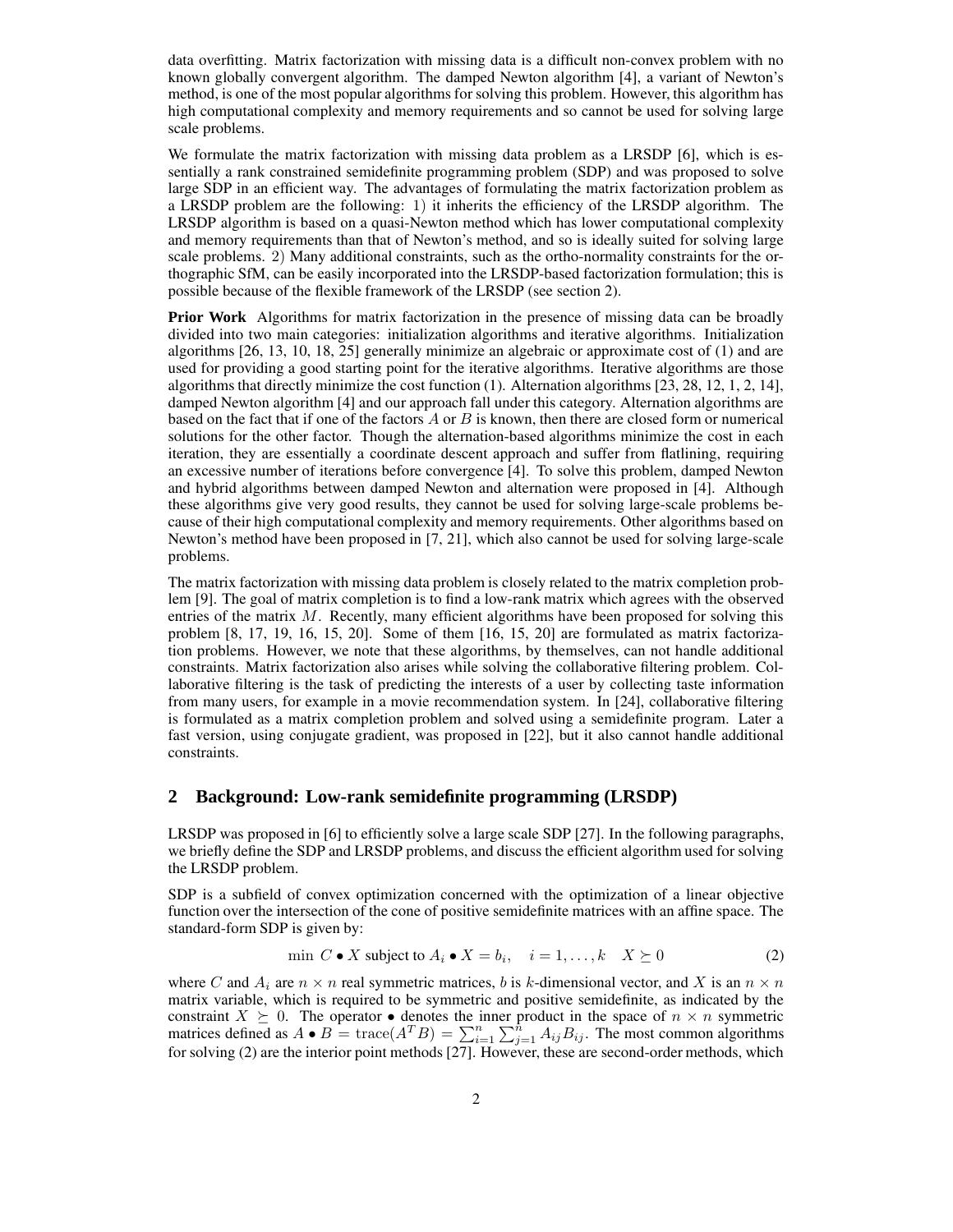need to store and factorize a large (and often dense) matrix and hence are not suitable for solving large scale problems.

In LRSDP a change of variables is introduced as  $X = RR^T$ , where R is a real,  $n \times r$  matrix with  $r \leq n$ . This has the advantage that it removes the non-linear constraint  $X \succeq 0$ , which is the most challenging aspect of solving (2). However, this comes with the cost that the problem may no longer be a convex problem. The LRSDP formulation is given by:

(N<sub>r</sub>) min 
$$
C \cdot RR^T
$$
 subject to  $A_i \cdot RR^T = b_i$ ,  $i = 1, ..., k$  (3)

Note that the LRSDP formulation depends on r; when  $r = n$ , (3) is equivalent to (2). But the intention is to choose  $r$  as small as possible so as to reduce the number of variables, while the problem remains equivalent to the original problem (2).

A non-linear optimization technique called the augmented Lagrangian method is used for solving (3). The majority of the iterations in this algorithm involve the minimization of an augmented Lagrangian function with respect to the variable  $R$  which is done by a limited memory BFGS method. BFGS, a quasi-Newton method, is much more efficient than Newton's method both in terms of computations and memory requirement. The LRSDP algorithm further optimizes the computations and storage requirements for sparse C and  $A_i$  matrices, which is true for problems of our interest. For further details on the algorithm, see [6, 5].

## **3 Matrix factorization using LRSDP (MF-LRSDP)**

In this section, we formulate the matrix factorization with missing data as an LRSDP problem. We do this in the following stages: in section 3.1, we look at the noiseless case, that is, where the measurement matrix  $M$  is not corrupted with noise, followed by the noisy measurement case in section 3.2, and finally in section 3.3, we look at how additional constraints can be incorporated in the LRSDP formulation.

#### **3.1 Noiseless Case**

When the observed elements of the  $m \times n$  dimensional measurement matrix M are not corrupted with noise, a meaningful cost to minimize would be:

$$
\min_{A,B} ||A||_F^2 + ||B||_F^2 \text{ subject to } (AB^T)_{i,j} = M_{i,j} \text{ for } (i,j) \in \Omega
$$
\n(4)

where  $\Omega$  is the index set of the observed entries of M, and A, B are the desired factor matrices of dimensions  $m \times r$  and  $n \times r$  respectively. To formulate this as a LRSDP problem, we introduce a  $(m + n) \times r$  dimensional matrix  $R = \begin{pmatrix} A \\ B \end{pmatrix}$ B . Then

$$
RR^T = \left(\begin{array}{cc} AA^T & AB^T\\ BA^T & BB^T \end{array}\right) \tag{5}
$$

We observe that the cost function  $||A||_F^2 + ||B||_F^2$  can be expressed as trace  $(RR^T)$  and the constraints as  $(RR^{T})_{i,j+m} = M_{i,j}$ . Thus, (4) is equivalent to:

$$
\min_{R} \text{trace}(RR^T) \text{ subject to } (RR^T)_{i,j+m} = M_{i,j} \text{ for } (i,j) \in \Omega
$$
\n(6)

This is already in the LRSDP form, since we can express the above equation as

$$
\min_{R} C \bullet RR^{T} \text{ subject to } A_{l} \bullet RR^{T} = b_{l}, \quad l = 1, ..., |\Omega|
$$
 (7)

where C is an  $(m+n) \times (m+n)$  identity matrix, and to simplify the notations we have introduced the index l with  $\Omega(l) = (i, j)$   $l = 1, ..., |\Omega|$ .  $A_l$  are sparse matrices with the non-zero entries at indices  $(i, j + m)$  and  $(j + m, i)$  equal to  $1/2$  and  $b_l = M_{i,j}$ . This completes the formulation of the matrix factorization problem as an LRSDP problem for the noiseless case. Next we look at the noisy case.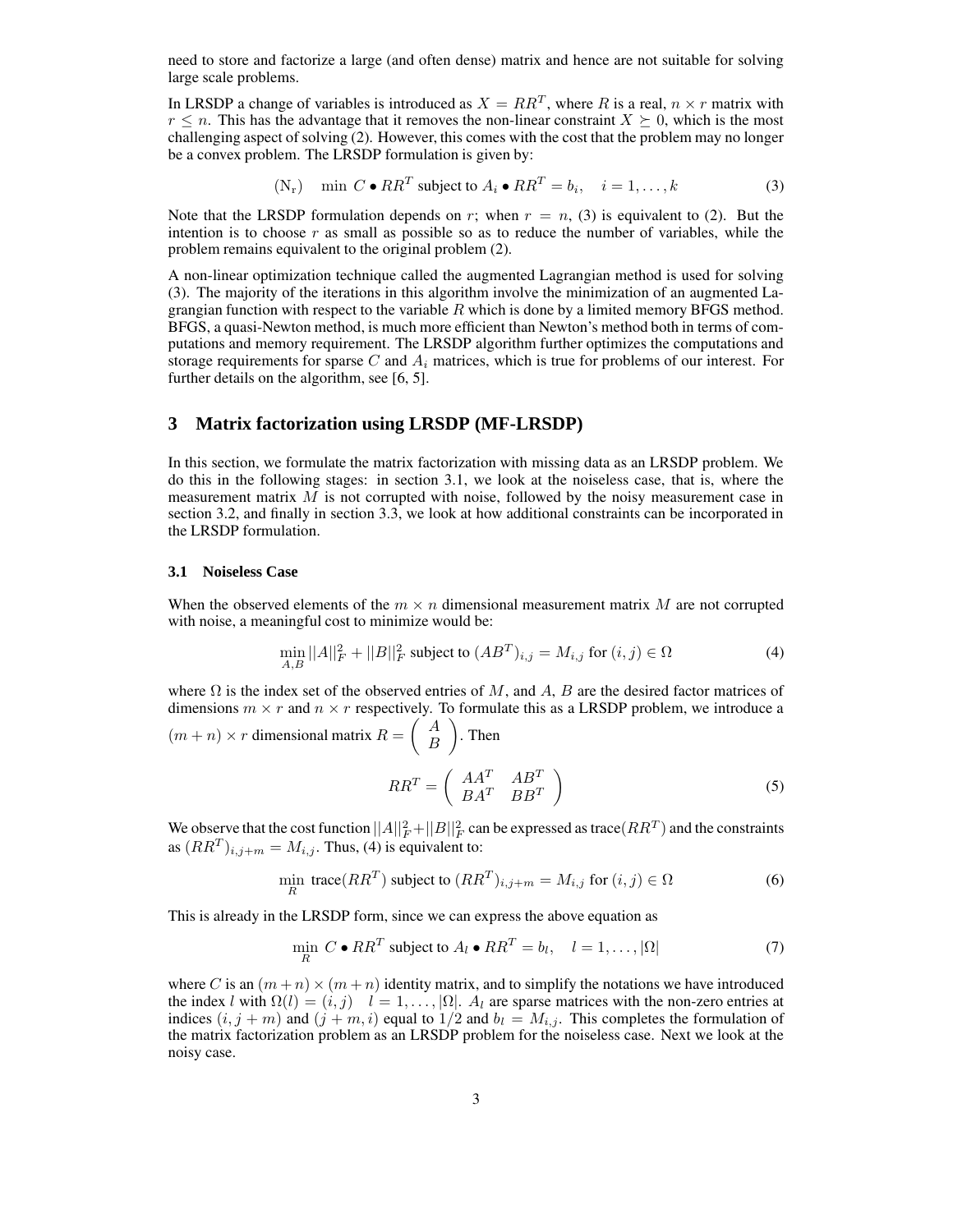#### **3.2 Noisy case**

When the observed entries of  $M$  are corrupted with noise, an appropriate cost function to minimize would be:

$$
\min_{A,B} ||W \odot (M - AB^T)||_F^2 + \lambda ||A||_F^2 + \lambda ||B||_F^2 \tag{8}
$$

where  $\odot$  is the Hadamard element-wise product and W is a weight matrix with zeros corresponding to the missing entries and 1 to the observed entries in  $M$ . To formulate this as an LRSDP problem, we introduce noise variables  $e_l, l = 1, 2, ..., |\Omega|$  which are defined as  $e_l = (M - (AB^T))_l$ . Now, (8) can be expressed as

$$
\min_{A,B,e} ||e||_2^2 + \lambda ||A||_F^2 + \lambda ||B||_F^2 \text{ subject to } (M - AB^T)_l = e_l \text{ for } l = 1, 2, ..., |\Omega| \tag{9}
$$

Next, we aim to formulate this as a LRSDP problem. For this, we construct an augmented noise vector  $E = [e^T \quad 1]^T$  and define R to be

$$
R = \left(\begin{array}{cc} A \\ B \\ 0 \end{array}\right) \quad \begin{array}{c} 0 \\ E \end{array} \right) \tag{10}
$$

R is a 'block-diagonal' matrix, where the blocks are of sizes  $(m + n) \times r$  and  $(|\Omega| + 1) \times 1$ respectively. With this definition,  $RR^T$  is a block-diagonal matrix given by

$$
RR^T = \left( \begin{array}{cc} \left( \begin{array}{cc} AA^T & AB^T \\ BA^T & BB^T \end{array} \right) & 0 \\ 0 & EE^T \end{array} \right) \tag{11}
$$

We can now express (8) in the following LRSDP form:

$$
\min_{R} C \bullet RR^{T} \text{ subject to } A_{l} \bullet RR^{T} = b_{l}, \quad l = 1, \dots, |\Omega| + 1 \tag{12}
$$

with

$$
C = \begin{pmatrix} \lambda I_{(m+n)\times(m+n)} & 0\\ 0 & I_{(|\Omega|+1)\times(|\Omega|+1)} \end{pmatrix}
$$
 (13)

Note that the number of constraints  $|\Omega| + 1$  in (12) is one more than the number of observations  $|\Omega|$ . This is because the last constraint is used to set  $E_{|\Omega|+1} = 1$ , which is done by choosing  $A_{|\Omega|+1}$  to be a sparse matrix with the non-zero entry at index  $(|\Omega| + l + m + n, |\Omega| + 1 + m + n)$  equal to 1 and  $b_{\vert\Omega\vert+1} = 1$ . For the remaining values of l, the  $A_l$  are sparse matrices with the non-zero entries at indices  $(i, j+m)$ ,  $(j+m, i)$ ,  $(|\Omega|+1+m+n, l+m+n)$  and  $(l+m+n, |\Omega|+1+m+n)$  equal to  $1/2$ and  $b_l = M_l$ . Note that (12) is a block-LRSDP problem (R has a block-diagonal structure), which is a simple extension of the original LRSDP problem [5]. This completes the LRSDP formulation for the noisy case. Next, we look at incorporating additional constraints in this framework.

#### **3.3 Enforcing Additional Constraints**

Many additional constraints can be easily incorporated in the LRSDP formulation. We illustrate this using the specific example of orthographic SfM [26]. SfM is the problem of reconstructing the scene structure (3-D point positions and camera parameters) from 2-D projections of the points in the cameras. Suppose that  $m/2$  cameras are looking at n 3-D points, then under the affine camera model, the 2-D imaged points can be arranged as an  $m \times n$  measurement matrix M with columns corresponding to the  $n$  3-D points and rows corresponding to the  $m/2$  cameras (2 consecutive rows per camera) [26]. Under this arrangement, M can be factorized as  $M = AB^T$ , where A is a  $m \times 4$ camera matrix and B is a  $n \times 4$  structure matrix with the last column of B, an all-one vector. Thus,  $M$  is a rank 4 matrix with a special structure for the last column of  $B$ . Further, under the orthographic camera model, A has more structure (constraints): pair of 'rows' that corresponds to the same camera is ortho-normal. To state this constraints precisely, we decompose the  $A$  matrix as  $A = [P \ t]$  where P is a  $m \times 3$  sub-matrix consisting of the first three columns and t is the last column vector. We can now express the camera ortho-normality constraint through the  $PP<sup>T</sup>$  matrix, whose diagonal elements should be 1 (normality constraint) and appropriate off-diagonal elements should be 0 (orthogonality constraint). Since, the last column of  $B$  is the all one vector, we can write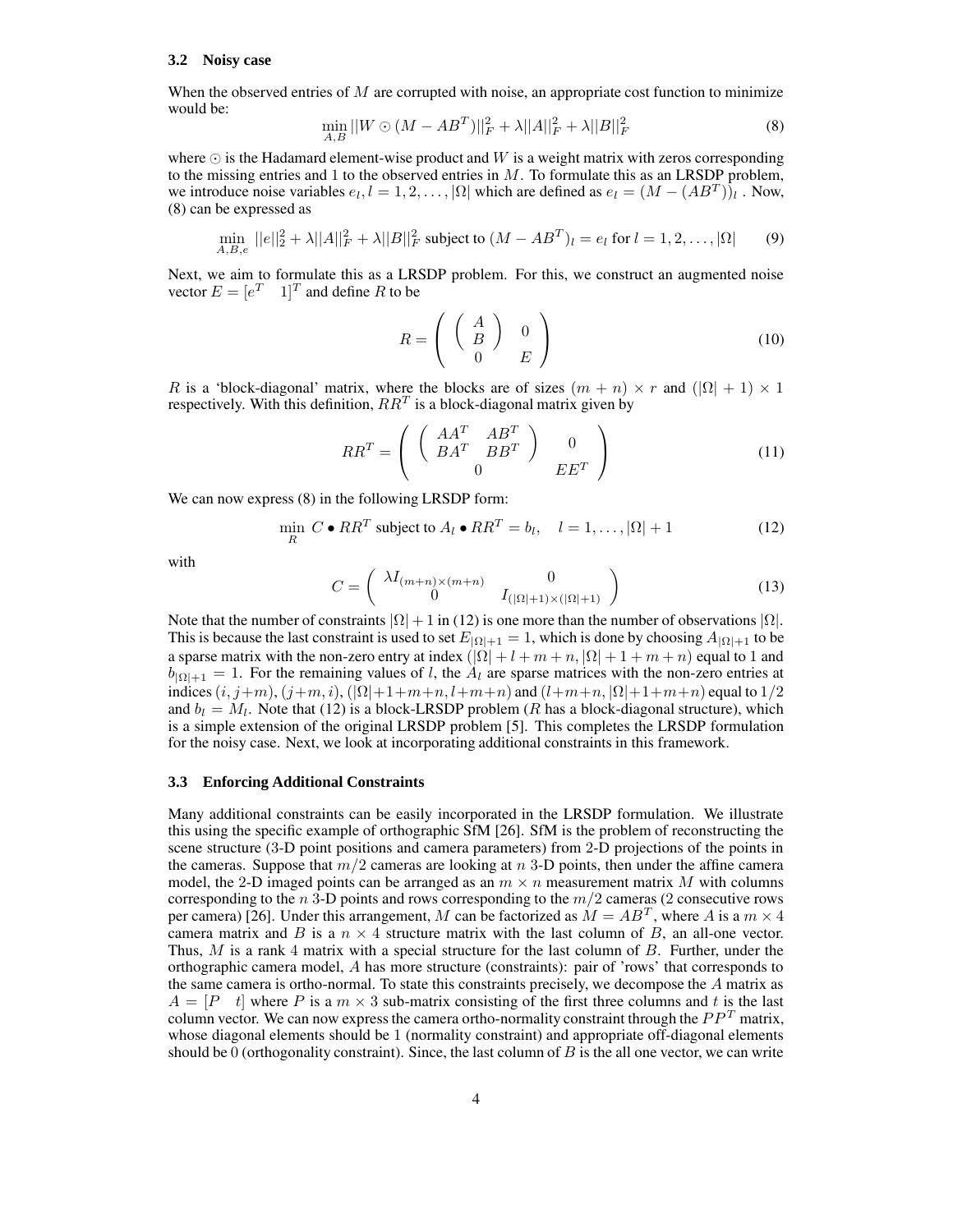$B = [X \quad 1]$ , where X is a  $n \times 3$  matrix. Thus,  $AB^T = PX + t1^T$  and the observation error can be expressed as  $e_l = (M - PX)_l - t_i$  for  $\Omega(l) = (i, j)$ . A meaningful optimization problem to solve here would be to minimize the observation error subject to the ortho-normality constraints:

$$
\min_{e,P,X,t} ||e||_2^2 \quad \text{subject to } e_l = (M - PX)_l - t_i, \quad l = 1, 2, \dots, |\Omega|
$$
\n
$$
(PP^T)_{k,k} = 1, \quad k = 1, 2, \dots, m
$$
\n
$$
(PP^T)_{k,l} = 0, \text{ if k and l are rows from same camera} \tag{14}
$$

To formulate this as an LRSDP problem, we introduce the augmented translation variable  $T =$  $[t<sup>T</sup>$  1]<sup>T</sup>, and propose the following block-diagonal matrix R:

$$
R = \left(\begin{array}{cc} \left(\begin{array}{c} P \\ X \end{array}\right) & 0 & 0 \\ 0 & T & 0 \\ 0 & 0 & E \end{array}\right) \tag{15}
$$

With this definition of  $R$ , we can express (14) as a LRSDP problem; following steps similar to the previous sections, it is should be straight forward to figure out the appropriate C and  $A<sub>l</sub>$  matrices required in this LRSDP formulation (3). This completes our illustration on the incorporation of the ortho-normality constraints for the orthographic SfM case. This example should convince the reader that many other application-specific constraints can be directly incorporated into the LRSDP formulation; this is because of the underlying SDP structure of the LRSDP.

#### **4 Matrix Completion, Uniqueness and Convergence of MF-LRSDP**

In this section, we state the main result of the matrix completion theory and discuss its implications for the matrix factorization problem.

#### **4.1 Matrix Completion Theory**

Matrix completion theory considers the problem of recovering a low-rank matrix from a few samples of its entries:

$$
\min_{X} \text{rank}(X) \text{ subject to } X_{i,j} = M_{i,j} \text{ for } (i,j) \in \Omega \tag{16}
$$

More specifically, it considers the following questions: 1) when does a partially observed matrix have a unique low-rank solution? 2) How can this matrix be recovered? The answers to these questions were provided in theorem 1.3 of [9] which states that if 1) the matrix  $M$ , that we want to recover, has row and columns spaces incoherent with the standard basis and 2) we are given enough entries ( $\geq O(r d^{6/5} \log d)$ , where  $d = \max(m, n)$ ), then there exists a unique low-rank solution to (16). Further, the solution can be obtained by solving a convex relaxation of (16) given by:

$$
\min_{X} ||X||_{*} \text{ subject to } X_{i,j} = M_{i,j} \text{ for } (i,j) \in \Omega
$$
\n
$$
(17)
$$

where  $||X||_*$  is the nuclear norm of X, given by the sum of its singular values.

#### **4.2 Relation with Matrix Factorization and its Implications**

In matrix completion the objective is to find a minimum rank matrix which agrees with the partial observations (16), whereas in matrix factorization we assume the rank  $r$  to be known, as in the problems of SFM and photometric stereo, and we use the rank as a constraint. For example, in our LRSDP formulation, we have imposed this rank constraint by fixing the number of columns of the factors  $A$  and  $B$  to  $r$ . However, though the matrix completion and factorization problems are defined differently, they are closely related as revealed by their very similar Lagrangian formulations. This fact has been used in solving the matrix completion problem via matrix factorization with an appropriate rank [16, 15, 20]. We should also note that matrix completion theory helps us answer the question raised in [4]: when is missing data matrix factorization unique (up to a gauge)? And from the discussion in the previous section, it should be clear that the conditions of the matrix completion theory are sufficient for guaranteeing us the required uniqueness. Further, in our experimental evaluations (see next section), we have found that the LRSDP formulation, though a non-convex problem in general, converges to the global minimum solution under these conditions.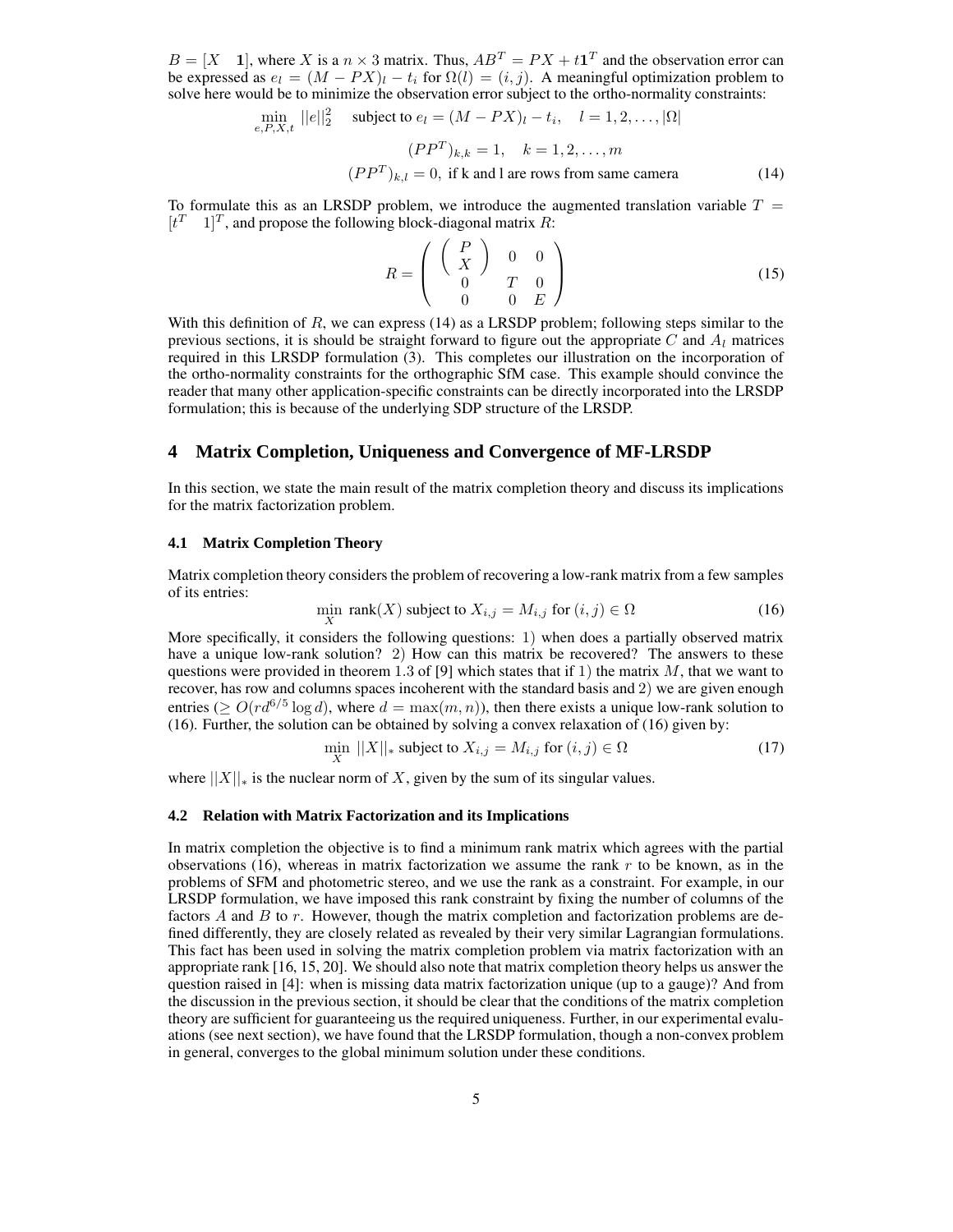# **5 Experimental Evaluation**

We evaluate the performance of the proposed LRSDP-based factorization algorithm (MF-LRSDP) on both synthetic and real data and compare it against other algorithms such as alternation [4], damped Newton [4] and OptSpace [15], which is one of state-of-the-art algorithms for matrix completion.

#### **5.1 Evaluation with Synthetic Data**

The important parameters in the matrix factorization with missing data problem are: the size of the matrix M characterized by m and n, rank r, fraction of missing data and the variance  $\sigma^2$  of the observation noise. We evaluate the factorization algorithms by varying these parameters. We consider two cases: data without noise and data with noise. For synthetic data without noise, we generate  $n \times n$  matrices M of rank r by  $M = AB^T$ , where A and B are  $n \times r$  random matrices with each entry being sampled independently from a standard Gaussian distribution  $\mathcal{N}(0, 1)$ . Each entry is then revealed randomly according to the missing data fraction. For synthetic data with noise, we add independent Gaussian noise  $\mathcal{N}(0, \sigma^2)$  to the observed entries generated as above.

**Exact Factorization: a first comparison.** We study the reconstruction rate of different algorithms by varying the fraction of revealed entries per column ( $|\Omega|/n$ ) for noiseless 500  $\times$  500 matrices of rank 5. We declare a matrix to be reconstructed if  $||M - \hat{M}||_F / ||M||_F \le 10^{-4}$ , where  $\hat{M} = \hat{A}\hat{B}$  is the reconstructed matrix and  $||.||_F$  denotes the Frobenius norm. Reconstruction rate is defined as the fraction of trials for which the matrix was successfully reconstructed. In all the synthetic data experiments, we performed 10 trials. Figure 1(a) shows the reconstruction rate by MF-LRSDP, alternation and OptSpace. MF-LRSDP gives the best reconstruction results as it needs fewer observations for matrix reconstruction than the other algorithms. It is followed by OptSpace and alternation, respectively. MF-LRSDP also takes the least time, followed by OptSpace and alternation. For similar comparison to other matrix completion algorithms such as ADMiRA [16], SVT [8] and FPCA [17], the interested reader can look at [15], where OptSpace was shown to be consistently better than these algorithms. For the remaining experiments on synthetic data, we mostly compare MF-LRSDP against OptSpace. Note that we have not included the damped Newton algorithm in this comparison because it is very slow for matrices of this size.



Figure 1: (a) Reconstruction rate vs. fraction of revealed entries per column  $|\Omega|/n$  for 500 × 500 matrices of rank 5 by MF-LRSDP, alternation and OptSpace. The proposed algorithm MF-LRSDP gives the best reconstruction results since it can reconstruct matrices with fewer observed entries. (b) Time taken for reconstruction by different algorithms. MF-LRSDP takes the least time.

**Exact Factorization: vary size.** We study the reconstruction rate vs. fraction of revealed entries per column  $\Omega/n$  for different sizes n of rank 5 square matrices by MF-LRSDP and OptSpace. Figure 2(a) shows that MF-LRSDP reconstructs matrices from fewer observed entries than OptSpace.

**Exact Factorization: vary rank.** We study the reconstruction rate vs.  $\left|\Omega\right|/n$  as we vary the rank r of  $500 \times 500$  matrices. Figure 2(b) again shows that MF-LRSDP gives better results than OptSpace.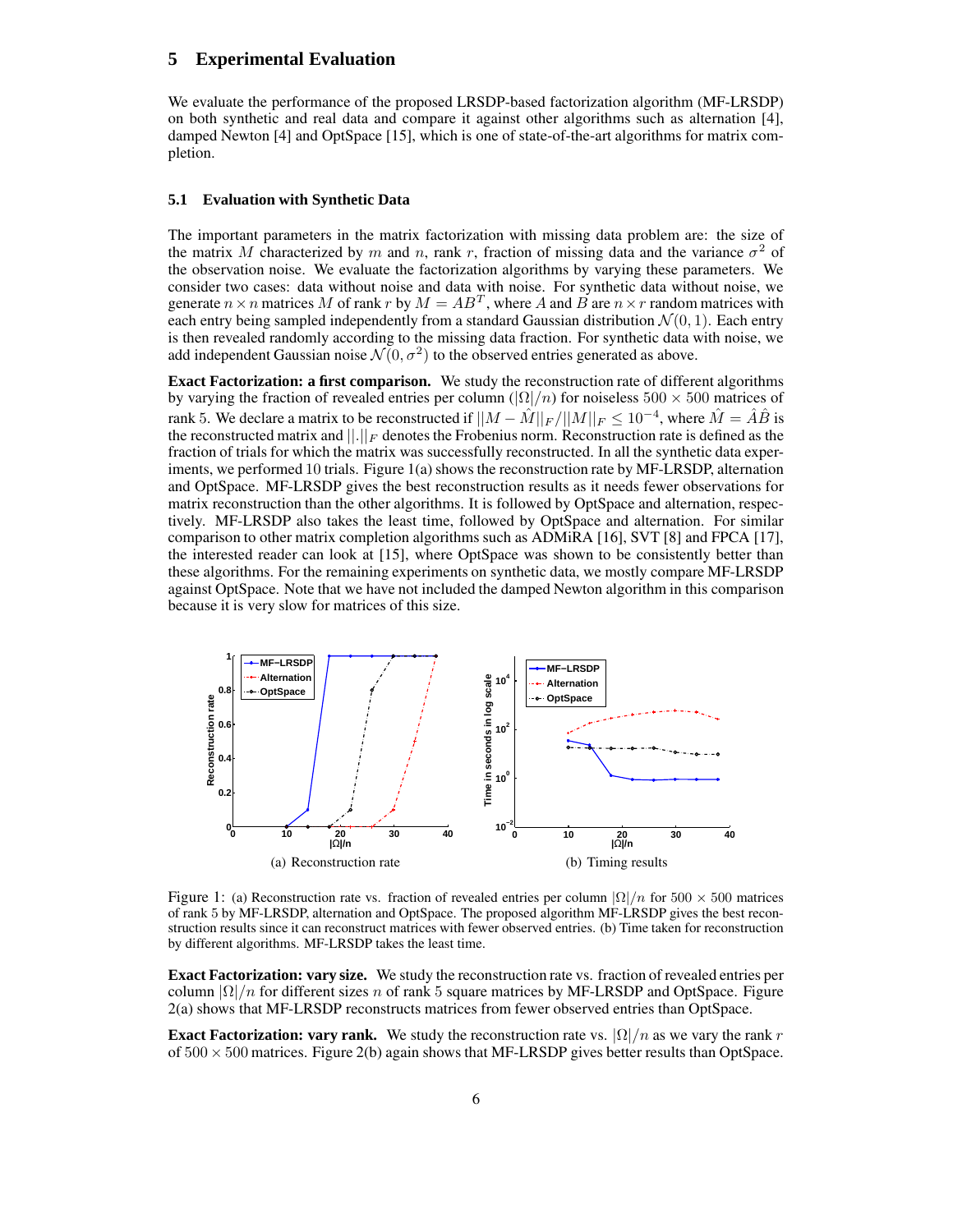

(a) Reconstruction rate for different (b) Reconstruction rate for differsizes ent ranks

Figure 2: (a) Reconstruction rate vs. fraction of revealed entries per column  $|\Omega|/n$  for rank 5 square matrices of different sizes n by MF-LRSDP and OptSpace. MF-LRSDP reconstructs matrices from fewer observed entries than OptSpace. (b) Reconstruction rate vs.  $|\Omega|/n$  for 500 × 500 matrices of different ranks by MF-LRSDP and OptSpace. Again MF-LRSDP needs fewer observations than OptSpace. (c) RMSE vs. noise standard deviation for rank  $5,200 \times 200$  matrices by MF-LRSDP, OptSpace, alternation and damped Newton. All algorithms perform equally well.

**Noisy Factorization: vary noise standard deviation.** For noisy data, we use the root mean square error RMSE =  $1/\sqrt{mn}||M - \hat{M}||_F$  as a performance measure. We vary the standard deviation  $\sigma$  of the additive noise for rank 5, 200  $\times$  200 matrices and study the performance by MF-LRSDP, OptSpace, alternation and damped Newton. Figure 2(c) shows that all the algorithms perform equally well.

For timing comparisons, please refer to the supplementary material.

#### **5.2 Evaluation with Real Data**

We consider three problems: 1) affine SfM 2) non-rigid SfM and 3) photometric stereo.

**Affine SfM.** As discussed in section 3.3, for affine SfM, the  $m \times n$  measurement matrix M is a rank 4 matrix with the last column of matrix  $B$  an all-one vector.  $M$  is generally an incomplete matrix because not all the points are visible in all the cameras. We evaluate the performance of MF-LRSDP on the 'Dinosaur' sequence used in [4, 7], for which M is a  $72 \times 319$  matrix with  $72\%$  missing entries. We perform 25 trials and at each trial we provide the same random initializations to MF-LRSDP, alternation and damped Newton (OptSpace has its only initialization technique). We use the root mean square error over the observed entries,  $||W \odot (M - \hat{M})||_F / \sqrt{|\Omega|}$ , as our performance measure. Figure 3 shows the cumulative histogram over the RMS pixel error. MF-LRSDP gives the best performance followed by damped Newton, alternation and OptSpace. We further tested the algorithms on a 'longer Dinosaur', the result of which is provided in the supplementary material.

**Non-rigid SfM.** In non-rigid SfM, non-rigid objects are expressed as a linear combination of b basis shapes. In this case, the  $m \times n$  measurement matrix M can be expressed as  $M = AB^T$ , where A is an  $m \times 3b$  matrix and B is an  $n \times 3b$  matrix [3]. This makes M a rank 3b matrix. We test the performance of the algorithms on the 'Giraffe' sequence [4, 7] for which M is a  $240 \times 167$  matrix with 30% missing entries. We choose the rank as 6. Figure 3 shows the cumulative histogram of 25 trials from which we conclude that MF-LRSDP, alternation and damped Newton give good results.

**Photometric Stereo.** Photometric stereo is the problem of estimating the surface normals of an object by imaging that object under different lighting conditions. Suppose we have  $n$  images of the object under different lighting conditions with each image consisting of  $m$  pixels ( $m$  surface normals) and we arrange them as an  $m \times n$  measurement matrix M. Then under Lambertian assumptions, we can express  $M$  as  $M = AB^T$ , where A is an  $m \times 3$  matrix representing the surface normals and reflectance and B is an  $n \times 3$  matrix representing the light-source directions and intensities  $[11]$ . Thus, M is a rank 3 matrix. Some of the image pixels are likely to be affected by shadows and specularities and those pixels should not be included in the M matrix as they do not obey the Lambertian assumption. This makes  $M$ , an incomplete matrix. We test the algorithms on the 'Face' sequence [4, 7] for which M is a  $2944 \times 20$  matrix with  $42\%$  missing entries. The cumulative histogram in figure 3 shows that MF-LRSDP and damped Newton gives the best results followed by alternation and OptSpace.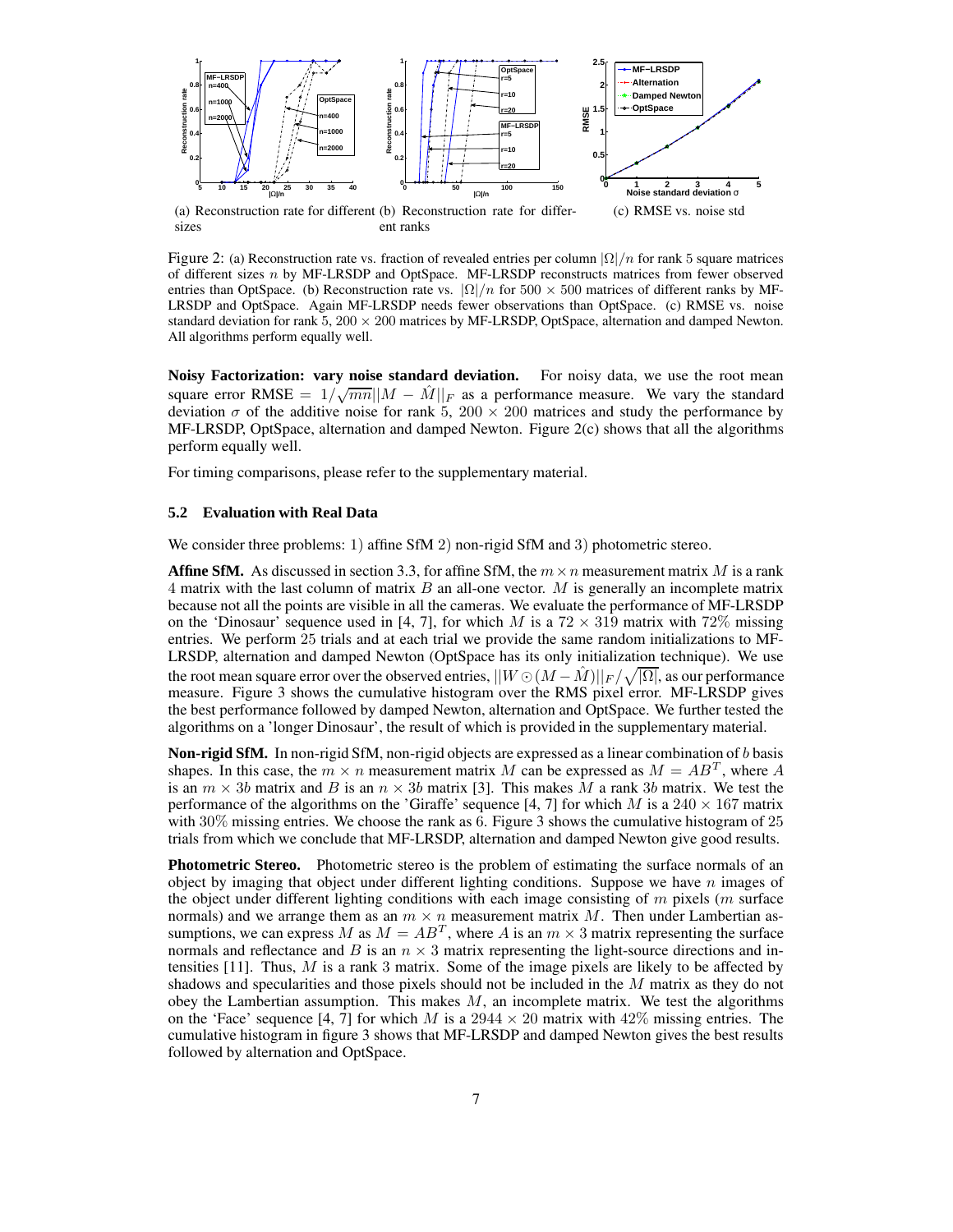

Figure 3: Cumulative histogram (of 25 trials) for the Dinosaur, Giraffe and the Face sequence. For all of them, MF-LRSDP consistently gives good results.

**Additional constraints: Orthographic SfM.** Orthographic SfM is a special case of affine SfM, where the camera matrix  $\vec{A}$  satisfies the additional constraint of ortho-normality, see section 3.3. We show here that incorporating these constraints leads to a better solution. Figure 4 shows the input point tracks, reconstructed point tracks without the constraints and reconstructed point tracks with the constraints for the Dinosaur turntable sequence. Without the constraints many tracks fail to be circular, whereas with the constraints all of them are circular (the dinosaur sequence is a turntable sequence and the tracks are supposed to be circular). Thus, incorporating all the constraints of a problem leads to better solution and MR-LRSDP provides a very flexible framework for doing so.



Figure 4: (a) Input (incomplete) point tracks of the Dinosaur turntable sequence, (b) reconstructed tracks without orthonormality constraints and (c) reconstructed tracks with orthonormality contraints. Without the

constraints many tracks fail to be circular, whereas with the constraints all of them are circular (the dinosaur

sequence is a turntable sequence and the tracks are supposed to be circular).

## **6 Conclusion and Discussion**

We have formulated the matrix factorization with missing data problem as a low-rank semidefinite programming problem MF-LRSDP. MF-LRSDP is an efficient algorithm that can be used for solving large-scale factorization problems. It is also flexible for handling many additional constraints such as the ortho-normality constraints of orthographic SfM. Our empirical evaluations on synthetic data show that it needs fewer observations for matrix factorization as compared to other algorithms and it gives very good results on the real problems of SfM, non-rigid SfM and photometric stereo. We note that though MF-LRSDP is a non-convex problem, it finds the global minimum under the conditions of matrix completion theory. As a future work, it would be interesting to find a theoretical justification for this. Also, it would be interesting to find out how MF-LRSDP performs on collaborative filtering problems.

## **References**

[1] H. Aanæs, R. Fisker, K. Åström, and J. M. Carstensen. Robust factorization. *IEEE TPAMI*, 2002.